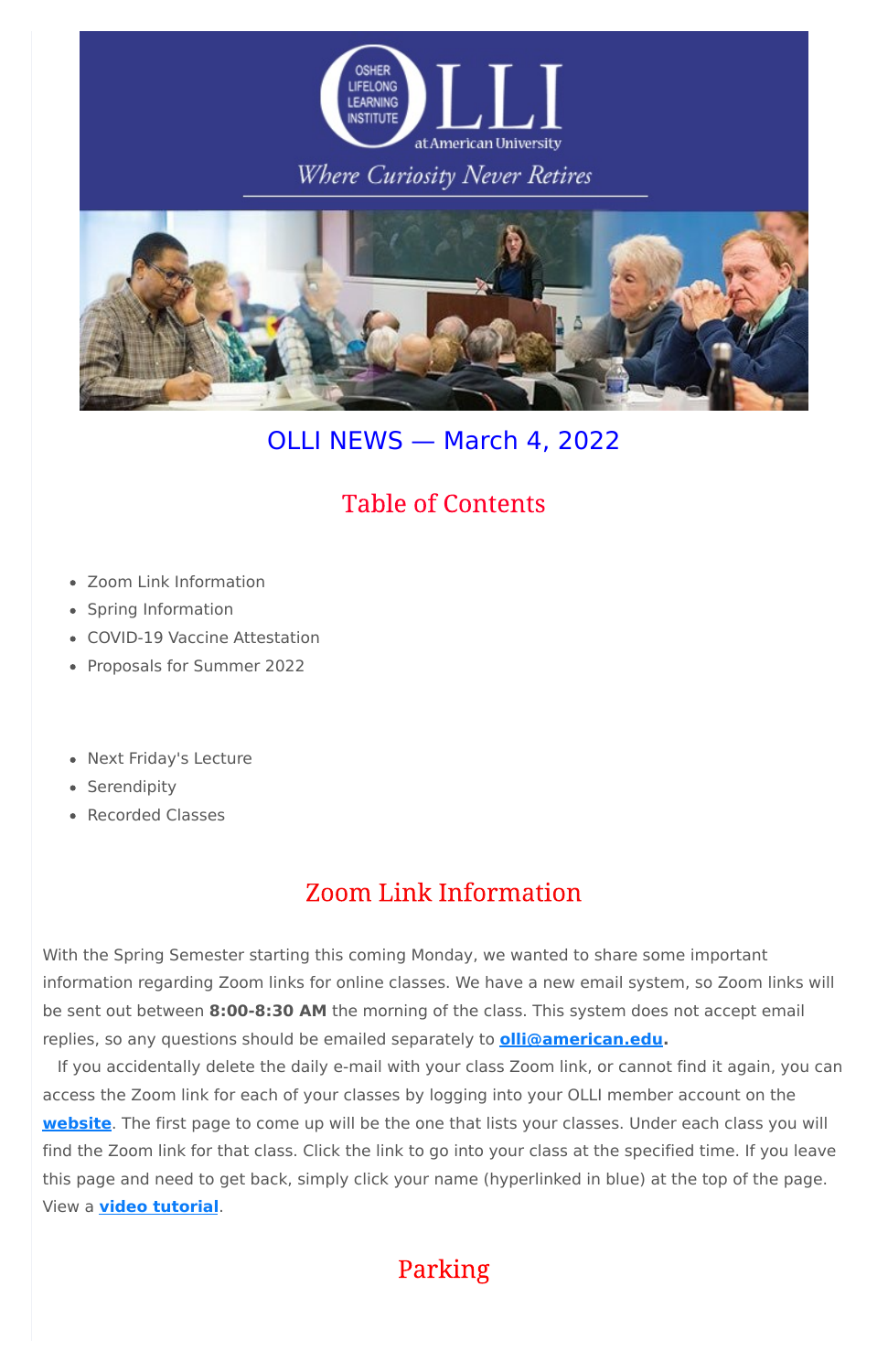As an affiliate of American University, all OLLI members must follow **American University's Good Neighbor Policy:** In accordance with Washington DC regulations and the University's "Good Neighbor Policy," all members of the University community – including students, faculty, staff, visitors and guests – are required to do one of the following while attending class, working, or visiting AU owned property .

A. Park on campus and obtain <sup>a</sup> parking permit (this option is not currently available to OLLI members),

- B. Purchase hourly/daily parking using the pay-as-you-go parking kiosks, or
- C. Use public transportation.

Compliance with the Good Neighbor Policy is part of the OLLI lease with American University.

### **This policy applies to ALL members, including those who have DC Zone 3 parking permits. What are the consequences of not following the "GOOD NEIGHBOR POLICY?"**

Members who do not follow AU's "Good Neighbor Policy" risk getting a \$200 parking ticket from American University, but most importantly, they put OLLI at risk of violating its lease agreement with American University.

For more information, please see the **[Parking](https://olli-dc.org/parking) Page** on our website.

# **Spring Information**

Members can continue to add or drop spring courses until **March 18**. Click the link below to view all courses. You can see the status of each (open or closed) in the right hand column of the page. The deadline to request a semester refund is also **March 18**.

### **View Spring [Semester](https://www.olli-dc.org/view_all_study_groups) and register.**

### **Catalog Changes**

Registering online is the easiest way to be sure of the format of your selected classes. There have been quite a few changes since the catalog was published, mostly related to class format, and these changes are reflected in real-time in the online registration section of the website. You can also go to the **[February](https://www.olli-dc.org/feb_spring_catalog_changes) and Spring 2022 Catalog Changes** page to view a current list of changes.

### **Spring Covid Protocols**

OLLI at AU is adhering to the following Covid-related protocols for the spring semester:

- To attend any in-person OLLI class or function, members must be fully vaccinated and boosted, unless granted certain medical or religious exemptions;
- To attend any in-person OLLI class or function, members must submit a brief OLLI attestation form stating he/she has been fully vaccinated and boosted, unless granted certain medical or religious exemptions. The online form has been sent to anyone registered to take a class inperson before February 28;
- All members must wear an N95, KN95, or KF94 mask when in the building, a classroom, or the OLLI office;
- Classrooms will be at regular capacity; and
- Any person exhibiting any Covid-related symptoms will be asked to stay home.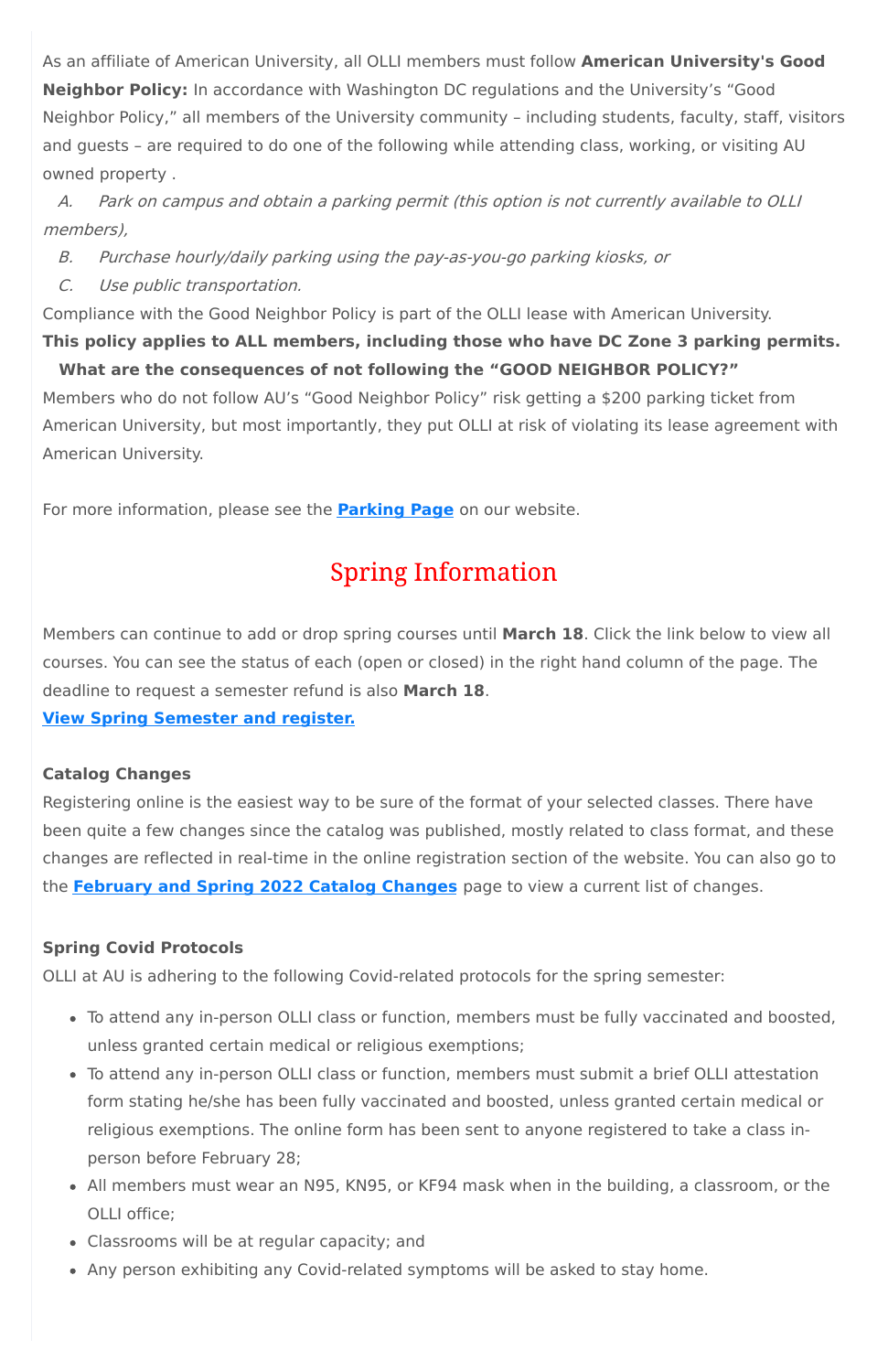### **COVID-19 Vaccine Attestation**

Taking or teaching a class in-person? Check your email for a digital form from DocuSign to attest that you are fully vaccinated and boosted against COVID-19. You do not need to enroll in DocuSign. Just press the yellow "Review Document" button, type your name as a signature, and submit it. Please fill out the form before classes begin and thank you in advance!

If you did not receive an attestation form via email, you can sign one just outside the OLLI office and turn it in to a staff member the first week of classes.



### **Proposals for Summer 2022**

#### **June and July Study Group Proposals**

The OLLI office is now accepting study group proposals (to teach a class) for both of the upcoming summer sessions. We welcome proposals from both new and veteran Study Group Leaders. For more information about being an SGL at OLLI, please visit **[Become](https://olli-dc.org/become_a_study_group_leader) A Study Group Leader** on the OLLI website. If you or someone you know is interested in leading a study group and would like to speak with someone or ask questions, please email **[olli@american.edu](mailto:olli@american.edu)** with your contact information and we will get in touch with you.

To propose a study group, please click one of the links below. **You will need to login with your OLLI username/password or create an account if it's your first time**. We are planning for the summer sessions to be both in-person and online. SGLs select their preference for format on the proposal form. Online and in-person support is offered to SGLs depending on their format.

**June Minis: June 6-July 1 (classes meet once a week for 4 weeks)**

Proposal form: **[https://www.olli-dc.org/studygroupform](https://olli-dc.org/studygroupform)**

**July Shorts: July 11-15 (classes meet 2-5 times that week)**

Proposal form: **<https://olli-dc.org/shortsproposalform>**

**Submission deadline for both sessions: Sunday, April 10.**

**Next Friday's Lecture**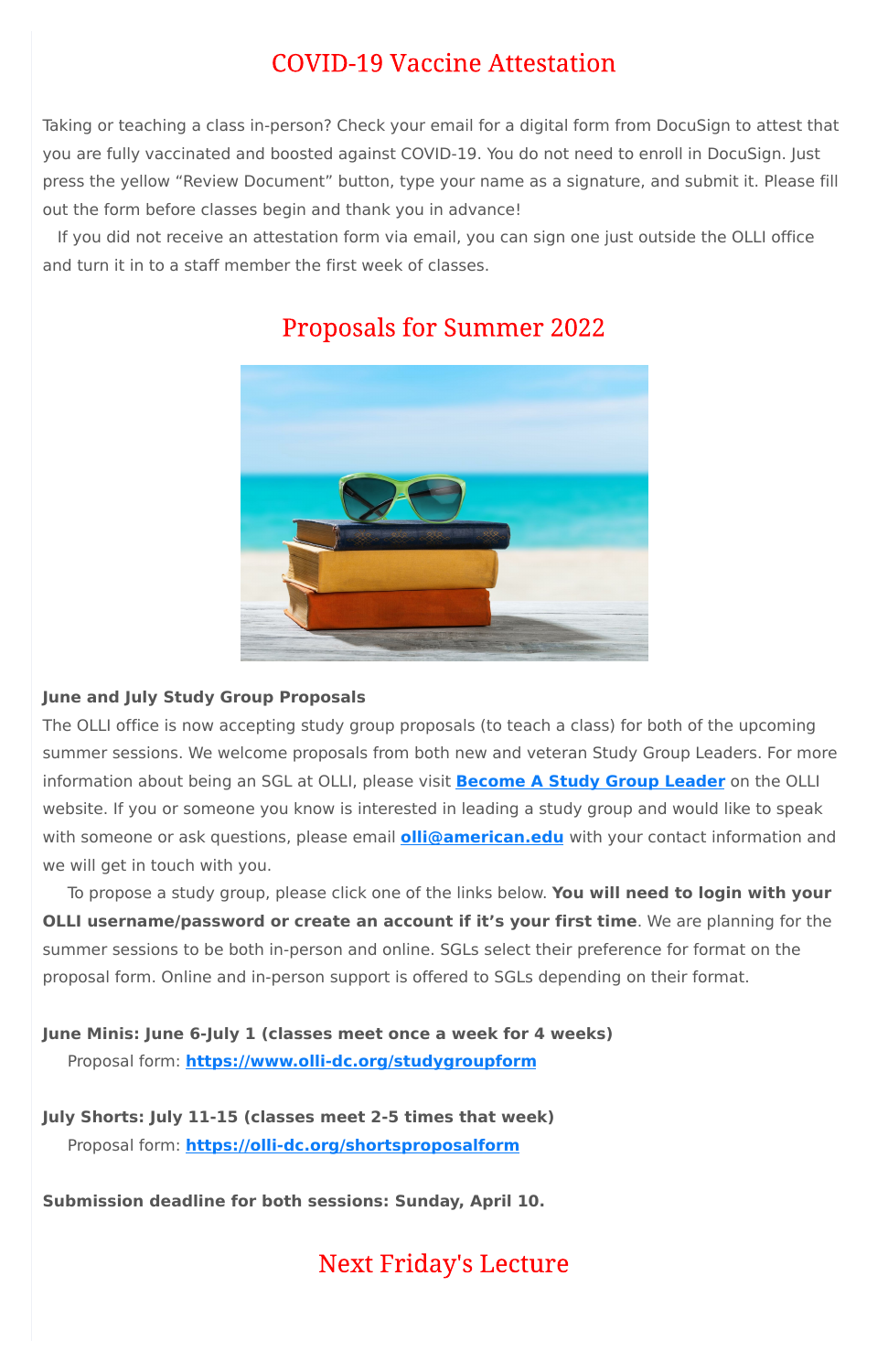

**Larry Korb, National Security Policy in the Biden Administration Friday, March 11 1:30 PM Online via Zoom**

Lawrence J. Korb is a senior fellow at the Center for American Progress and an adjunct professor at Georgetown University. Earlier, he was a senior fellow and Director of National Security Studies at the Council on Foreign Relations, Director of the Center for Public Policy Education and senior fellow in the Foreign Policy Studies Program at the Brookings Institution, Dean of the Graduate School of Public and International Affairs at the University of Pittsburgh; Vice President of Corporate Operations at the Raytheon Company; and Director of Defense Studies at the American Enterprise Institute.

Korb has written numerous books including The Joint Chiefs of Staff: The First Twenty-five Years; The Fall and Rise of the Pentagon, American National Security: Policy and Process, and Future Visions for U.S. Defense Policy.

Korb served as Assistant Secretary of Defense (manpower, reserve affairs, installations, and logistics) from 1981–1985. Dr. Korb served on active duty for four years as Naval Flight Officer and retired from the Naval Reserve with the rank of captain. He received his PhD in political science from the State University of New York at Albany and was a professor at the University of Dayton, the Coast Guard Academy, and the Naval War College.

**Reservations are not required to attend lectures while they are held online. We will include the Zoom link in the 10:00 AM newsletter the day of each lecture.**

### Serendipity



**Doug Stowell, How Does the U.S. Rank Globally? A Top 10 Summary for 2022 Thursday, March 17 3:30 PM**

**Online via Zoom**

This talk will look at economic factors like GDP, incomes, deductions, the national debt and taxes; global warming, the environment & pollution; energy sources; healthcare costs and outcomes; marriage, divorce & birth rates; education levels & achievement; life expectancy and paid vacations; population trends; an index on religiosity & atheism; a national prosperity index; murder and crime rates; a change readiness index; happiest & most competitive countries; "best" countries ranked;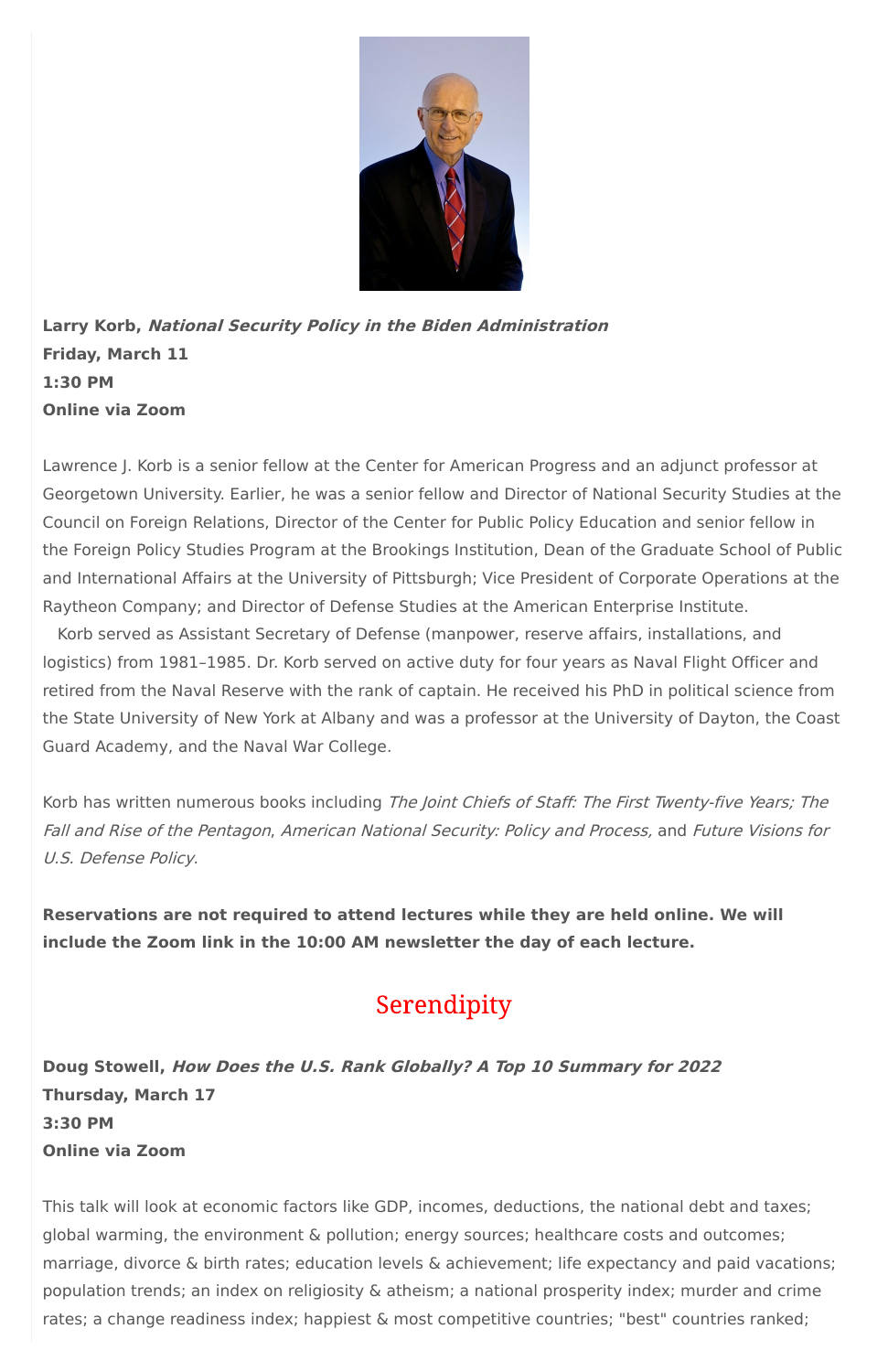"where" to be born - 2022; et al.. All charts and links to data sources provided to participants. This is year #4 for the compilation of rankings and is the most comprehensive yet!

Doug Stowell has been an OLLI Instructor at Furman University in Greenville, SC since 2015 and <sup>a</sup> national instructor since 2018. His career includes: Director of Market Research for the Xerox Corp., U.S. Director for the U.K. firm National Opinion Polling, Ltd. In London, and Senior Consultant with Wirthlin Worldwide Polling in DC. He opened his own firm in 2008 and continues today conducting global consumer issues surveys.

**No registration is required for Serendipities. The Zoom link will be e-mailed to all those subscribed to the OLLI newsletter the morning of the talk. If you do not receive the newsletter and would like to attend, please e-mail olli@american.edu that morning.**

### **Recorded Classes**

#### **Class Recordings**

Most online classes during the February Shorts and Spring Semester are recorded. One of the benefits of taking classes during a particular session is access to all class recordings for that session. **February Shorts [recordings](https://www.olli-dc.org/2022_february_shorts_recordings)** are listed under "Shorts" on the OLLI website. Spring recordings will be listed under "Study Groups." Each day's recordings are added to the website by 5:00 PM. You must first log in to your member account in order to view the recordings. Recordings are available for viewing up until two weeks past the end of each session.

### **American University News & Events**

#### **Center for Israel Studies**

Our Spring 2022 Writers Series brings influential Israeli authors virtually to the American University campus. Through public lectures and literature master classes we will experience Israeli identity through the eyes and ears of some of its most important cultural voices.

**More Than I love My Life with David Grossman Tuesday, March 15 1:00 PM Online**

To kick off the series, on March 15 best-selling author David Grossman will discuss his latest novel, More than I Love My Life, in conversation with CIS director Michael Brenner. Listen in as a renowned writer shares his thoughts on the art of storytelling, inventing real people and telling old stories with new words. **[Register](https://www.eventbrite.com/e/israeli-writers-series-a-conversation-with-david-grossman-tickets-262216956977)**.

#### **AU Arts**

Home of AU's performing, visual, literary, and media-based arts. **View the schedule and [registration](https://www.american.edu/arts/) links**.

**AU Museum**

**Spring Schedule**

**January 29–May 22**